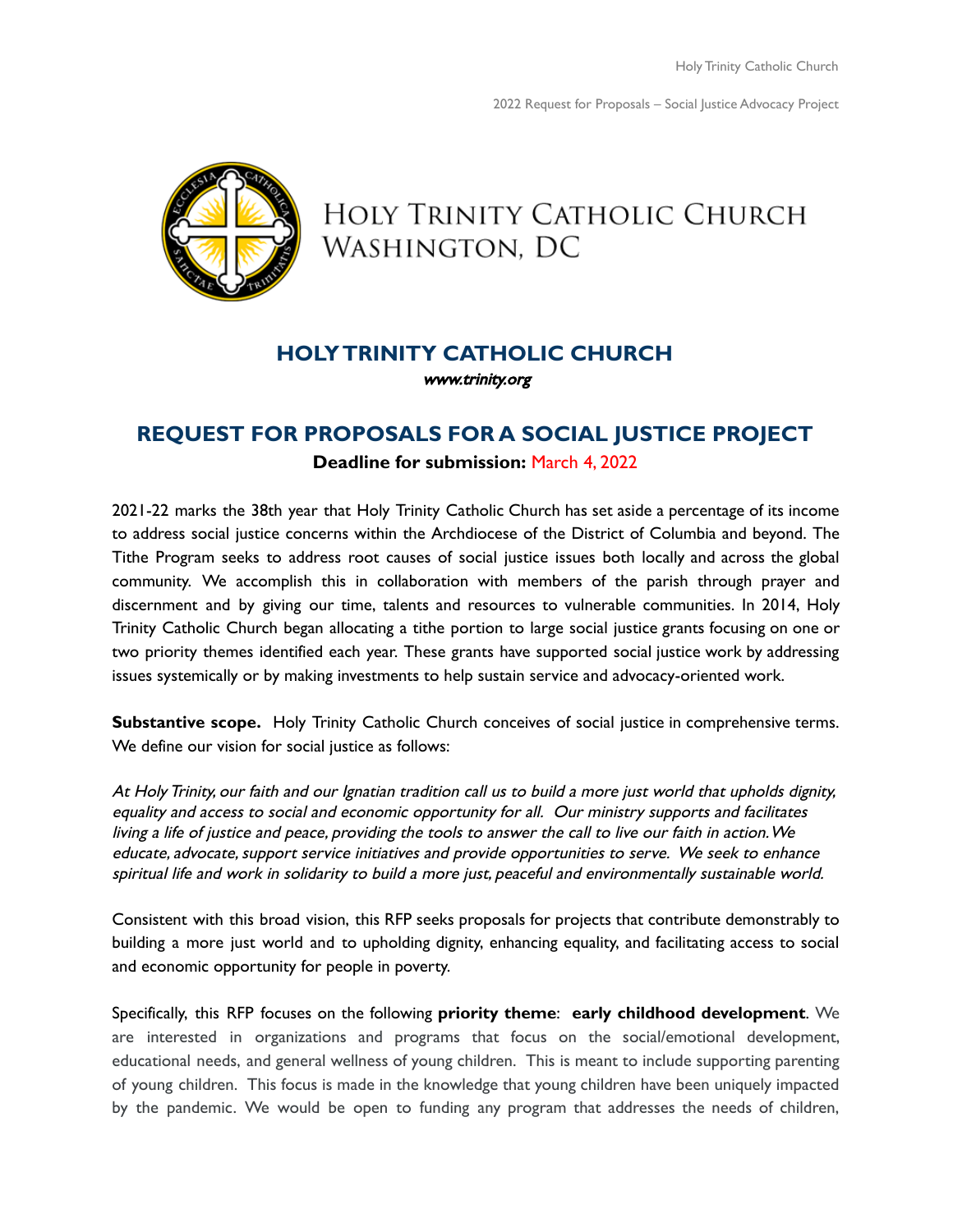especially low-income children and children of color, and in particular, programs addressing the compromised developmental track for children.

# **Application Criteria and Questions.** Proposals must address the following thematic criteria:

- **Target population:** Youth between 0-5. Programs should be targeted and seek to mitigate the negative impacts on children of COVID-19.
- **Geographic targeting:** District of Columbia and surrounding counties in Virginia and Maryland. Priority will be given to proposals that include, but may not be limited to, District of Columbia's underserved wards.
- **Innovative approaches to addressing education, wellness and the inclusion of parents into programming:** Emphasis on initiatives that address the synergy between parents and children, as well as families and teachers. Early studies reveal that the pandemic has caused elevated symptoms of stress and anxiety for both children and parents and programming should seek to mitigate the impact.
- **Holistic interventions** encompassing inclusive community engagement, education/training, advocacy and support services with clear links to addressing the whole child within the family support system.

Additional technical criteria to be assessed are:

- 1. **Value added**: the proposal provides a clear rationale for Holy Trinity Catholic Church's (HTCC) support, particularly its complementary role in adding value to other funding sources, and HTCC's contribution in terms of non-traditional approaches to reaching out to low-income and underserved communities and youth.
- 2. **Technical design**: (a) includes evidence-based data and evidence of past learning to justify the proposed technical design, (b) implementation approach and sequencing are clearly laid out, (c) monitoring, evaluation and learning evaluation system include a realistic MEL system that will generate operationally useful data for learning what works and what doesn't work, particularly to promote non-traditional, innovative pathways to youth education.
- **3. Direct impact with measurable results:** The proposal should demonstrate that HTCC's support would result in a direct and positive result in addressing early childhood development within our community, with measurable results defined in the proposal.
- 4. **Innovation:** given the limited resources provided, the proposal must demonstrate HTCC's value added from the perspective of proposing innovative interventions that wouldn't be otherwise funded through traditional donor sources.
- 5. **Partnerships, networking and coordination** with partners and other key stakeholders in the relevant field of the proposal: given the complexity of the prioritized issue and the urgent need, the proposal must explain how the applicant will work with other partners and allies, including through complementary expertise and other types of complementary roles. The proposal may include funds-sharing with proposed partners.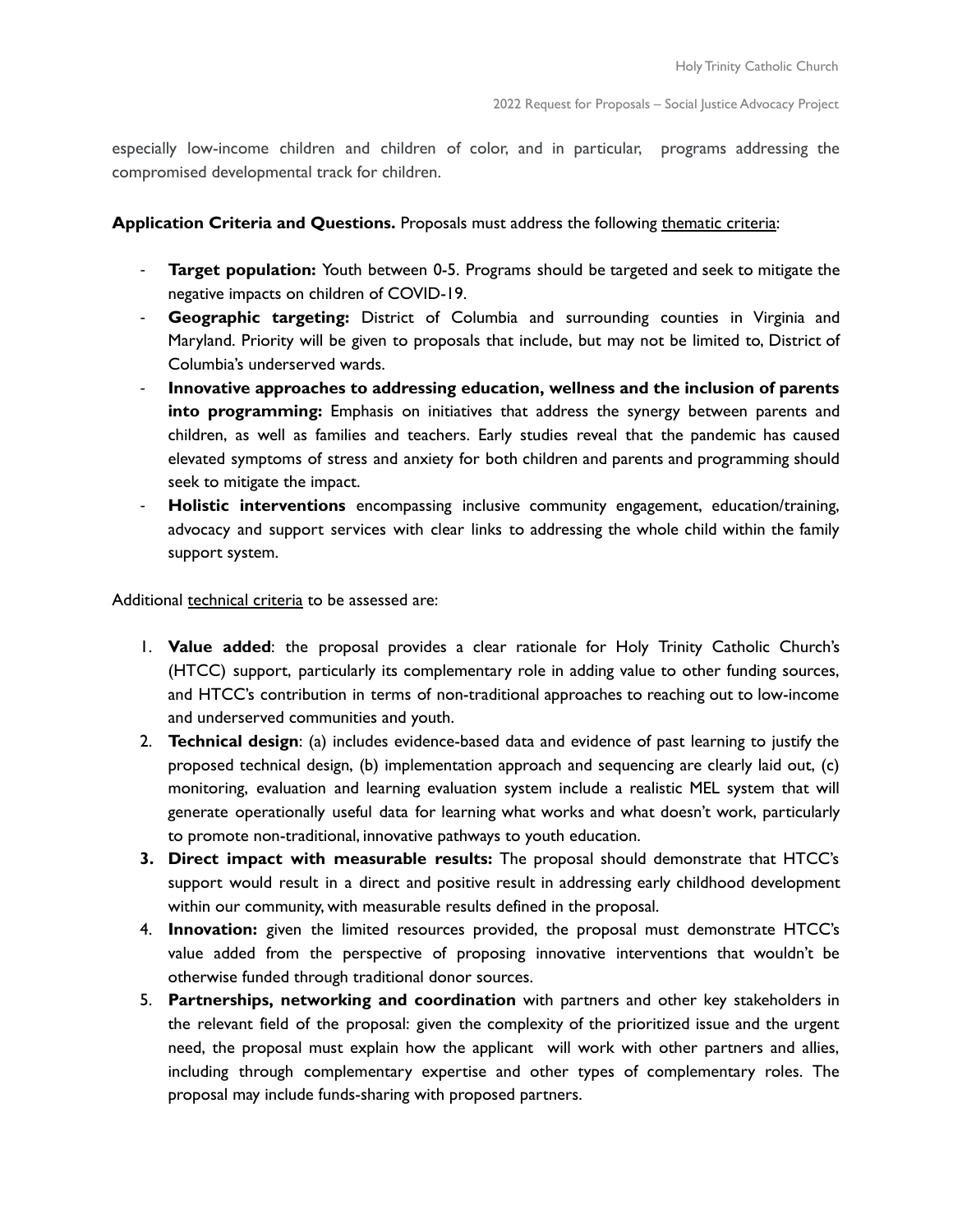6. **Sustainability and investments in scalable models beyond pilots**: given the limited resources to be provided, the proposal must contribute to an intervention model that may be sustained beyond the projects' duration, including by testing and scaling alternative models that are currently being piloted.

Proposals are encouraged to include ways for HTCC parishioners to become engaged through volunteer opportunities, as well as potential ways of fostering a long-term relationship between the implementing organization and the parish.

#### Please refer to the Annex for the first-stage application questionnaire.

**Monitoring, evaluation and learning.** The proposal will include a sound MEL system including qualitative and quantitative milestones that the organization is already using or will introduce to monitor implementation.

**Management capability and commitment**. Organizations with demonstrable management capability and commitment. Evidence of capability will include not only experience in the social justice direct service and advocacy sphere, but also effectiveness in that sphere. Evidence of commitment will include the caliber of the personnel organizations intend to assign to their proposed projects as well as their ability to bring other resources to the table, that is, to complement HTCC's award with resources of their own.

**Time frame.** The proposals' duration will be from <u>July 1st, 2022 to June 30th, 2023</u>. Please note, in certain cases, HTCC has granted smaller continuation grants to large grant proposals. This second, continuation grant would be made based on an assessment of progress achieved by the end of year 1, and HTCC's value add in providing subsequent complementary funding. HTCC reserves the right to provide continuation grants.

**Reporting.** The recipient organization will be required to submit two (2) reports:

- 1) One short technical progress report covering the first six months (January 1, 2023)
- 2) One final technical and financial completion report covering the project's 12-month duration (June  $30^{th}$  2023)

Holy Trinity Social Justice Committee will provide the reports' templates. Additionally, the grantee may be asked to participate in one or more of HTCC's events to share the project with HTCC parishioners or with Holy Trinity School.

**Eligibility.** Eligibility for grants is open to all not-for-profit organizations based in the District of Columbia or in nearby surrounding counties located inVirginia and Maryland.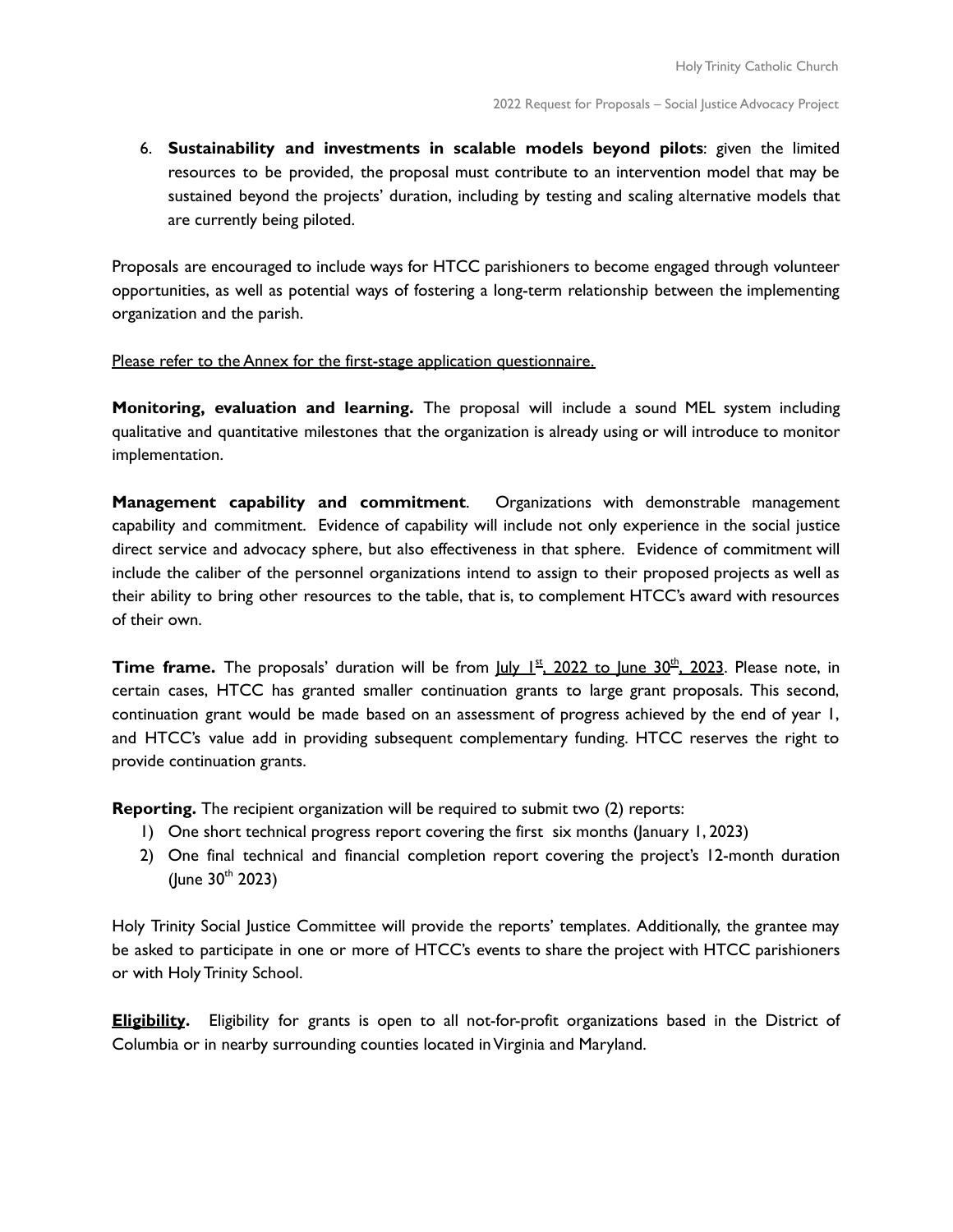**Grant size.** Grant size will range from \$50,000 to \$100,000. Depending on the scope of the proposals received, we also reserve the option of making smaller awards to more than one organization. The evaluation committee will base its decision on the extent to which proposals respond to the prioritized thematic and technical criteria.

We will not fund a capital project.

**Evaluation and selection process**. The proposal and evaluation process will consist of two stages. In the first stage, interested organizations will fill out the cover sheet and questionnaire (see Annex.)

To make the process manageable for both sides, each of the questionnaire's questions has a word limit. HTCC's evaluation committee will assess each questionnaire by the evaluation criteria bolded above. It will then develop a short list of organizations to invite to participate in the second stage.

In the second stage, the selected short list of organizations will be asked to respond to follow-up questions based on their initial application and to participate in a virtual Q&A with members of the Tithe Committee.

Both selected and non-selected applicants will be notified of the final decision around the end of May 2022 if not sooner.

**Application deadline and contact information.** The deadline for the application is **March 4, 2022. Please submit the application by email to:**

# **Mrs.Ashley Klick**

# [aklick@trinity.org](mailto:aklick@trinity.org).

Include "Application to Holy Trinity RFP" in the email subject. Please send any questions about this RFP to the same email address above.

Rights. Holy Trinity Catholic Church reserves the right to amend, suspend, terminate, or alter the criteria or procedures for granting awards under this Request for Proposals, and all award decisions will remain at all times at the sole discretion and judgment of HTCC, including its Pastor. Participation in this award process does not create any implication, right, or commitment, on the part or for the benefit of any participant or applicant, that any particular determination or award will be effectuated or granted.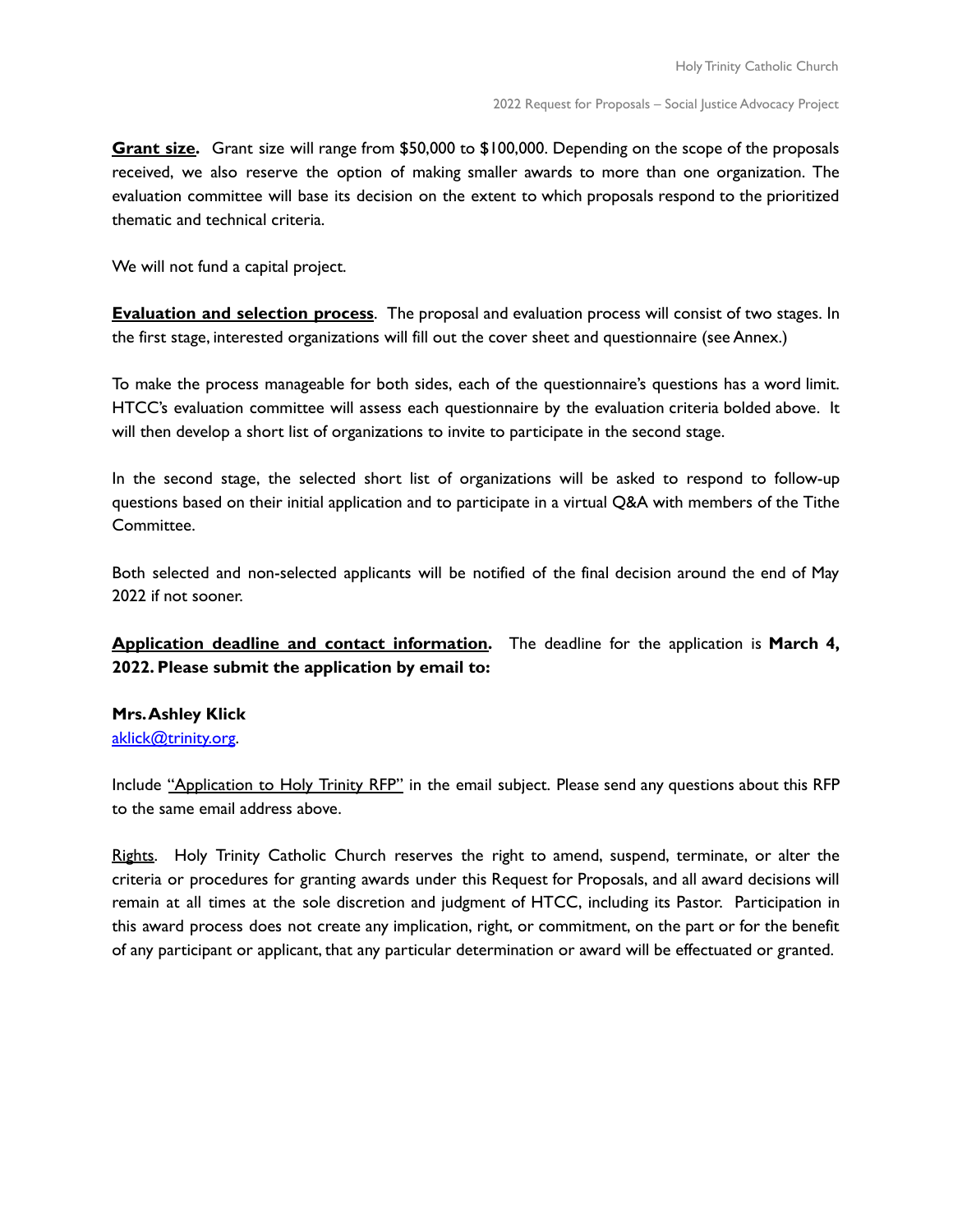# **ANNEX**

**Stage 1 Application Form (cover sheet)**

| I. Organization name and contact<br>information<br>(full<br>address.<br>mailing<br>address<br>including<br>if<br>different, telephone number, and<br>website) |  |
|---------------------------------------------------------------------------------------------------------------------------------------------------------------|--|
| 2. Project Partners. List partners<br>who you are or will be working<br>with for this project.                                                                |  |
| objective<br>(50)<br>3. Project<br>words<br>max.):                                                                                                            |  |
| project<br>funding<br>4. Requested<br>amount:                                                                                                                 |  |
| 5. Period this funding request will<br>cover (must be between July Ist<br>$2022 -$ June $30th 2023$ )                                                         |  |
| 6. Name, title, telephone number,<br>and email address of contact<br>person for this proposal                                                                 |  |
| 7. Name, title, telephone number,<br>and email address of CEO or<br>executive director                                                                        |  |
| organizational<br>8. Total current<br>operating budget amount                                                                                                 |  |
| 9. Federal tax-exempt number. If<br>not a 501(c)(3) nonprofit, provide<br>fiscal agent's contact information<br>and federal tax-exempt number                 |  |

# **Required Supporting Documents:**

- 1. Current organization operating budget
- 2. Project Budget
- 3. List of secured and pending project funding
- 4. List of Board of Directors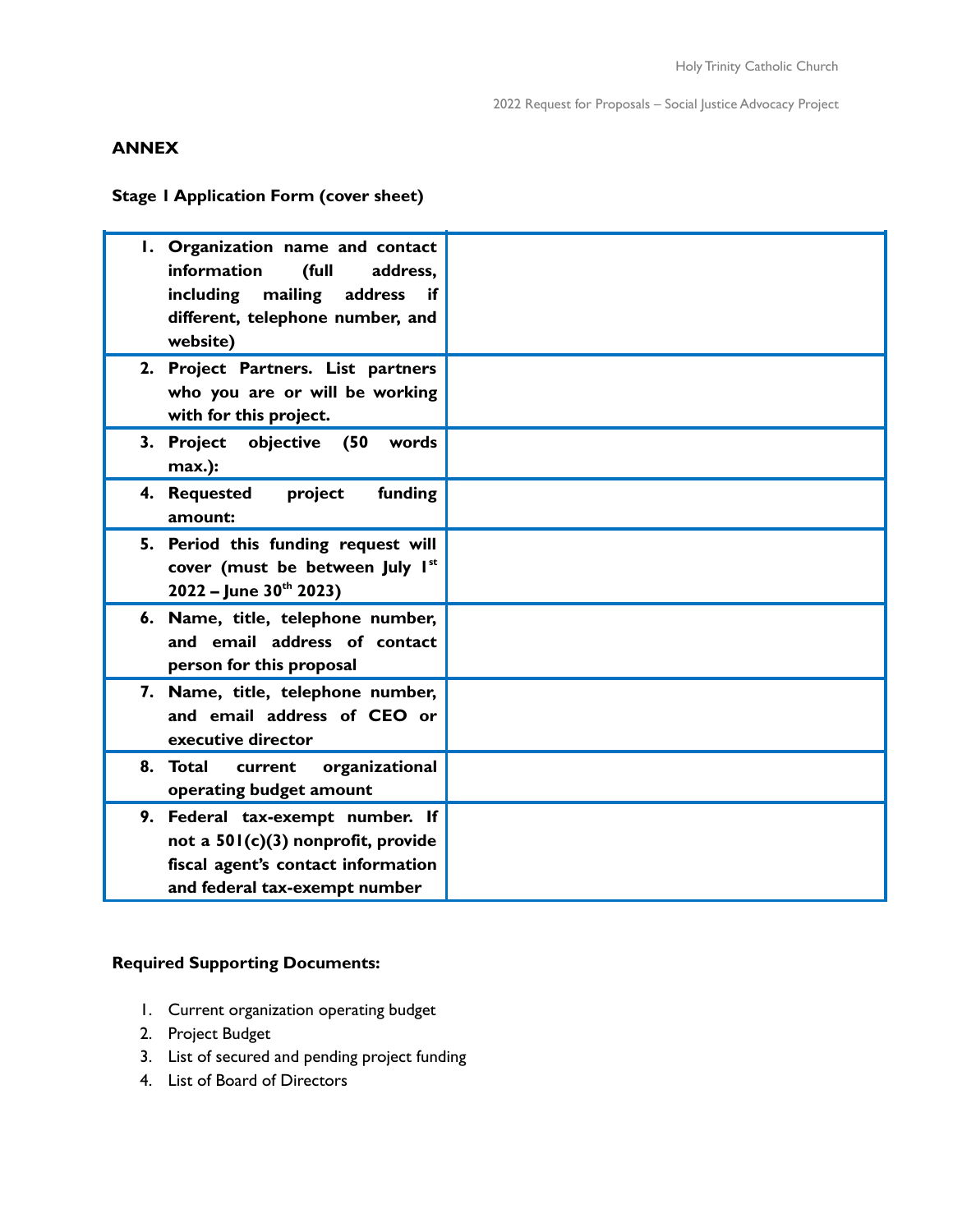5. Most recent financial audit (if your organization does not complete an audit, please attach a copy of your most recent signed and dated 990).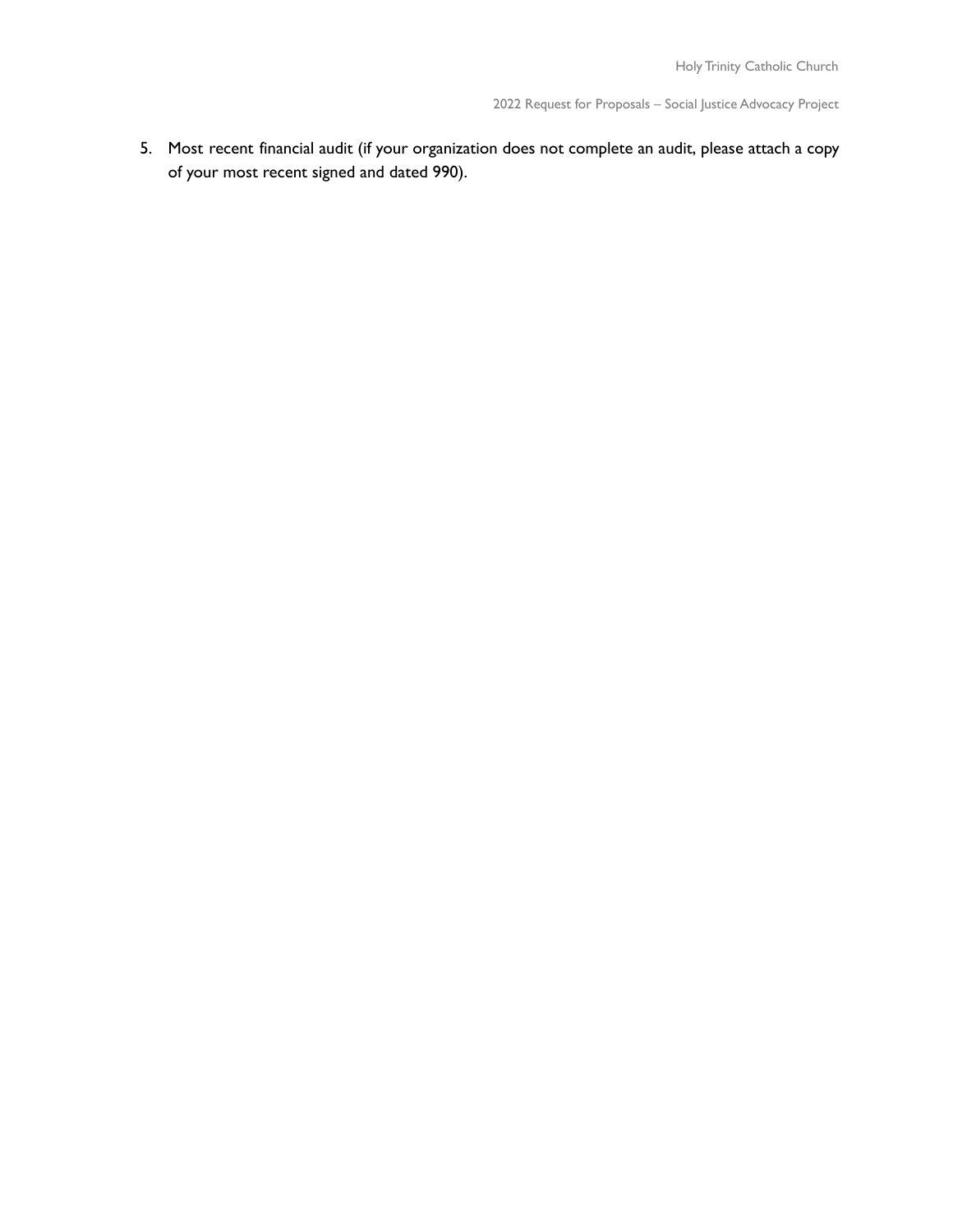# **FIRST-STAGE QUESTIONNAIRE**

#### **1) TITLE**

Provide your project's title. (10 words)

# **2) SUMMARY**

Provide a summary of your project. (50 words)

# **3) NATURE AND SIGNIFICANCE OFTHE PROBLEM**

Describe the critical need(s) or specific social justice problems(s) your project seeks to address and why this is important to address.Who is the project's target population? (100 words)

#### **4) WHAT/WHERE/HOW**

Provide a detailed explanation of your project's main activities, sequencing and overall approach. How will it address the problem's root causes? Where will it take place? Please explain if it is part of an ongoing or new initiative. (350 words)

#### **5) RESULTS**

What outcomes are you committed to achieving during the grant period? Describe the proposed monitoring, evaluation and learning system (MEL), particularly focusing on few and realistic qualitative milestones. Explain how the proposed MEL system will generate new learning about what works and what doesn't work in addressing the education achievement gap. (300 words)

#### **6) SUSTAINABILITY**

What is the approach to sustaining and scaling the proposed intervention? (250 words)

# **7) VALUE ADDED OF HOLYTRINITY SUPPORT**

What additional value would HTCC's grant bring? Are there specific quantifiable results you would see as attributable to HTCC's support? If you do not receive the grant requested, what will you do? (250 words)

#### **8) OPERATIONS ANDTIMELINE**

Outline your operational plan, including qualitative milestones. (200 words)

#### **9) RISK MANAGEMENT**

What are your project's biggest risk factors or potential barriers and how do you plan to mitigate them? (150 words)

# **10) MANAGEMENT CAPABILITY AND STRUCTURE**